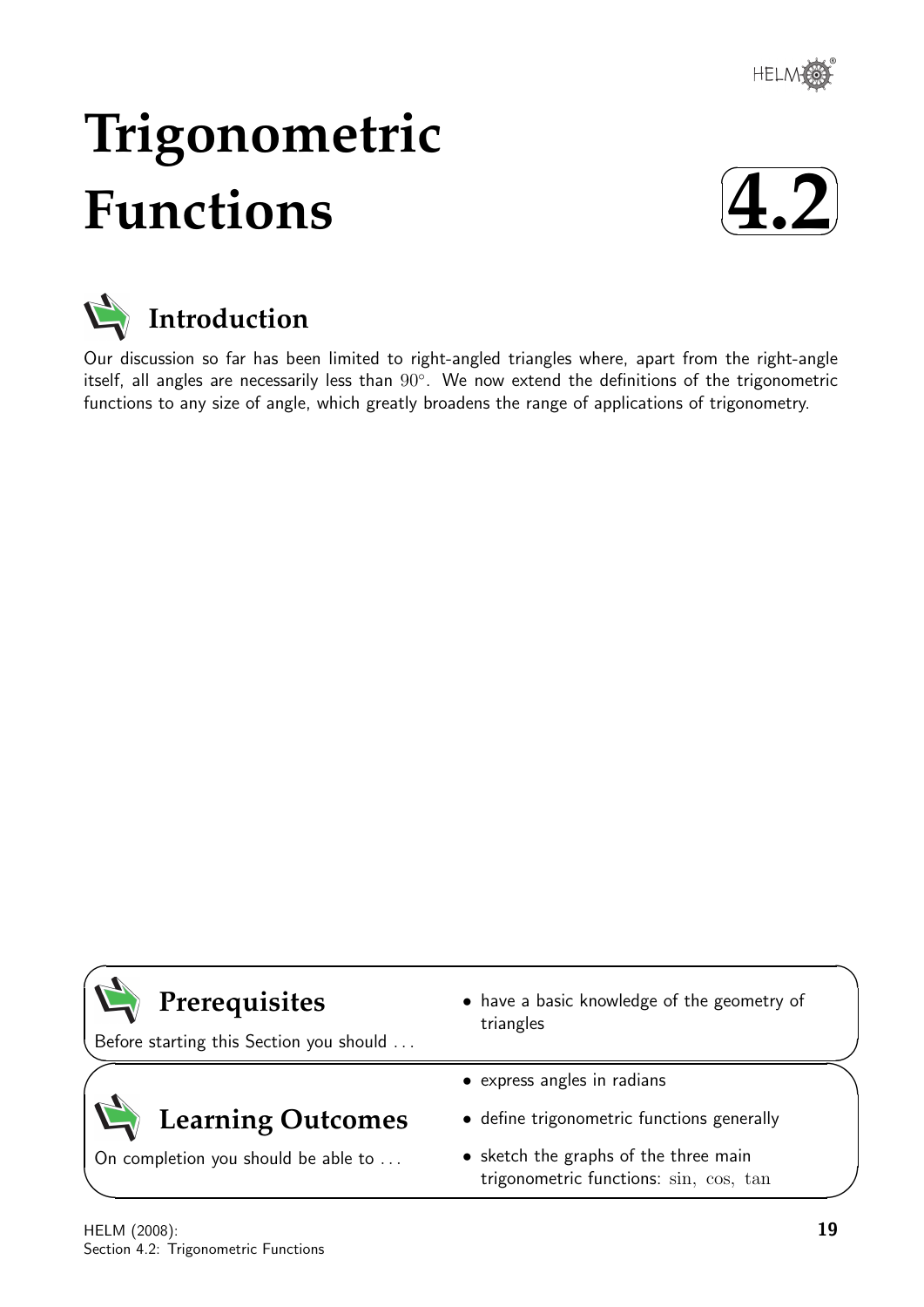## **1. Trigonometric functions for any size angle**

## **The radian**

First we introduce an alternative to measuring angles in degrees. Look at the circle shown in Figure 19(a). It has radius r and we have shown an arc AB of length  $\ell$  (measured in the same units as r.) As you can see the arc subtends an angle  $\theta$  at the centre O of the circle.





The angle  $\theta$  in radians is defined as

 $\theta =$ length of arc  $AB$  $\frac{10! \text{ g} \cdot 21}{10} =$  $\ell$ r

So, for example, if  $r = 10$  cm,  $\ell = 20$  cm, the angle  $\theta$  would be  $\frac{20}{10}$ 10  $= 2$  radians.

The relation between the value of an angle in radians and its value in degrees is readily obtained as follows. Referring to Figure 19(b) imagine that the arc  $AB$  extends to cover half the complete perimeter of the circle. The arc length is now  $\pi r$  (half the circumference of the circle) so the angle  $\theta$  subtended by  $AB$  is now

$$
\theta = \frac{\pi r}{r} = \pi \quad \text{radians}
$$

But clearly this angle is 180°. Thus  $\pi$  radians is the same as 180°.

Note conversely that since  $\pi$  radians =  $180^{\circ}$  then 1 radian = 180  $\pi$ degrees (about 57.3°).

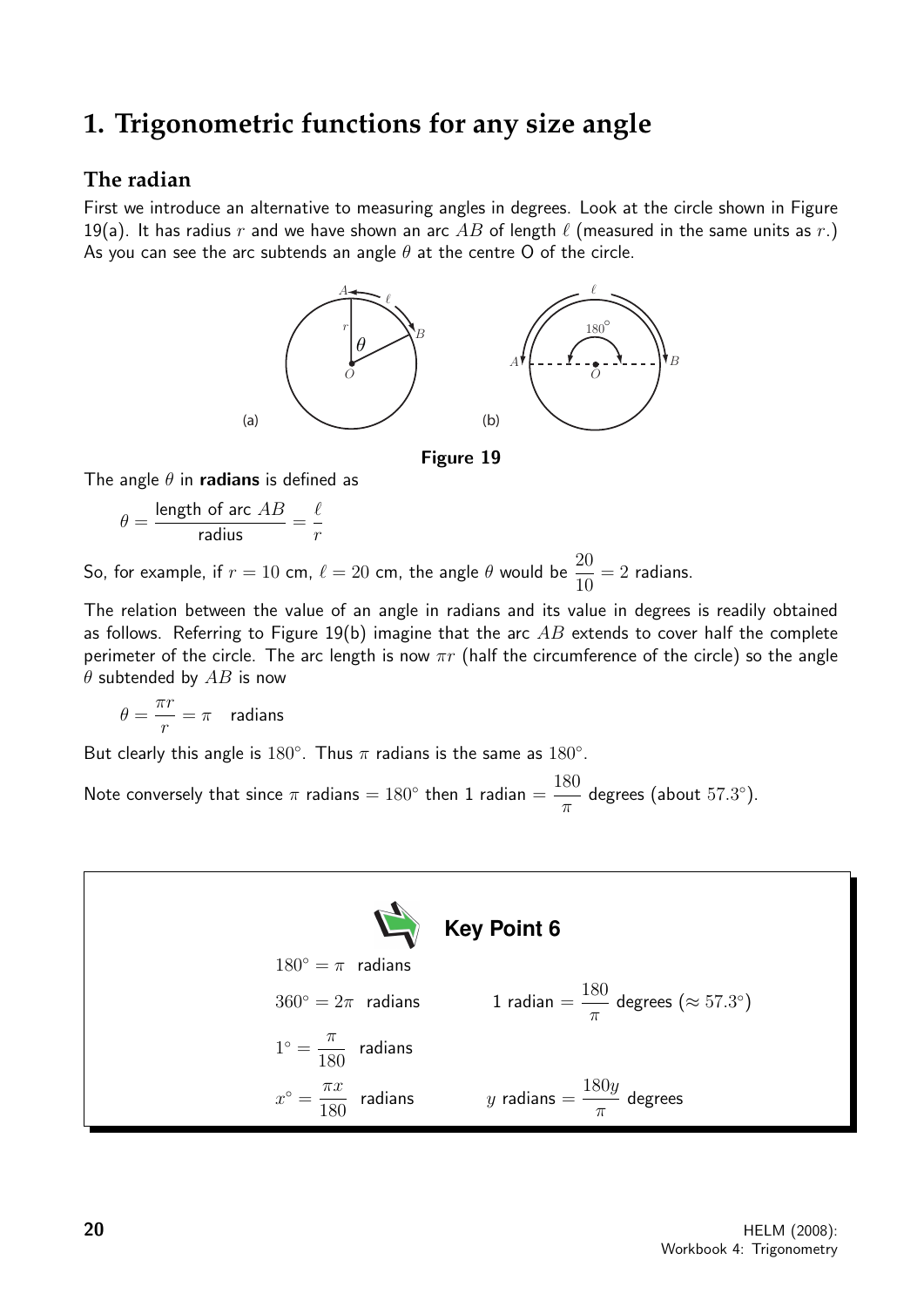



Write down the values in radians of  $30^{\circ},~45^{\circ},~90^{\circ},~135^{\circ}.$  (Leave your answers as multiples of  $\pi$ .)

**Your solution**  
Answer  

$$
30^\circ = \pi \times \frac{30}{180} = \frac{\pi}{6}
$$
 radians  $45^\circ = \frac{\pi}{4}$  radians  $90^\circ = \frac{\pi}{2}$  radians  $135^\circ = \frac{3\pi}{4}$  radians



Write in degrees the following angles given in radians π 10 ,  $\pi$ 5 ,  $7\pi$ 10 ,  $23\pi$ 12





Put your calculator into radian mode (using the DRG button if necessary) for this Task: Verify these facts by first converting the angles to radians:

 $\sin 30^\circ = \frac{1}{2}$ 2  $\cos 45^\circ = \frac{1}{4}$ 2  $\tan 60^\circ =$ √ 3 (Use the  $\pi$  button to obtain  $\pi$ .)

,

Your solution

Answer

$$
\sin 30^\circ = \sin \left(\frac{\pi}{6}\right) = 0.5, \qquad \cos 45^\circ = \cos \left(\frac{\pi}{4}\right) = 0.7071 = \frac{1}{\sqrt{2}}
$$

$$
\tan 60^\circ = \tan \left(\frac{\pi}{3}\right) = 1.7320 = \sqrt{3}
$$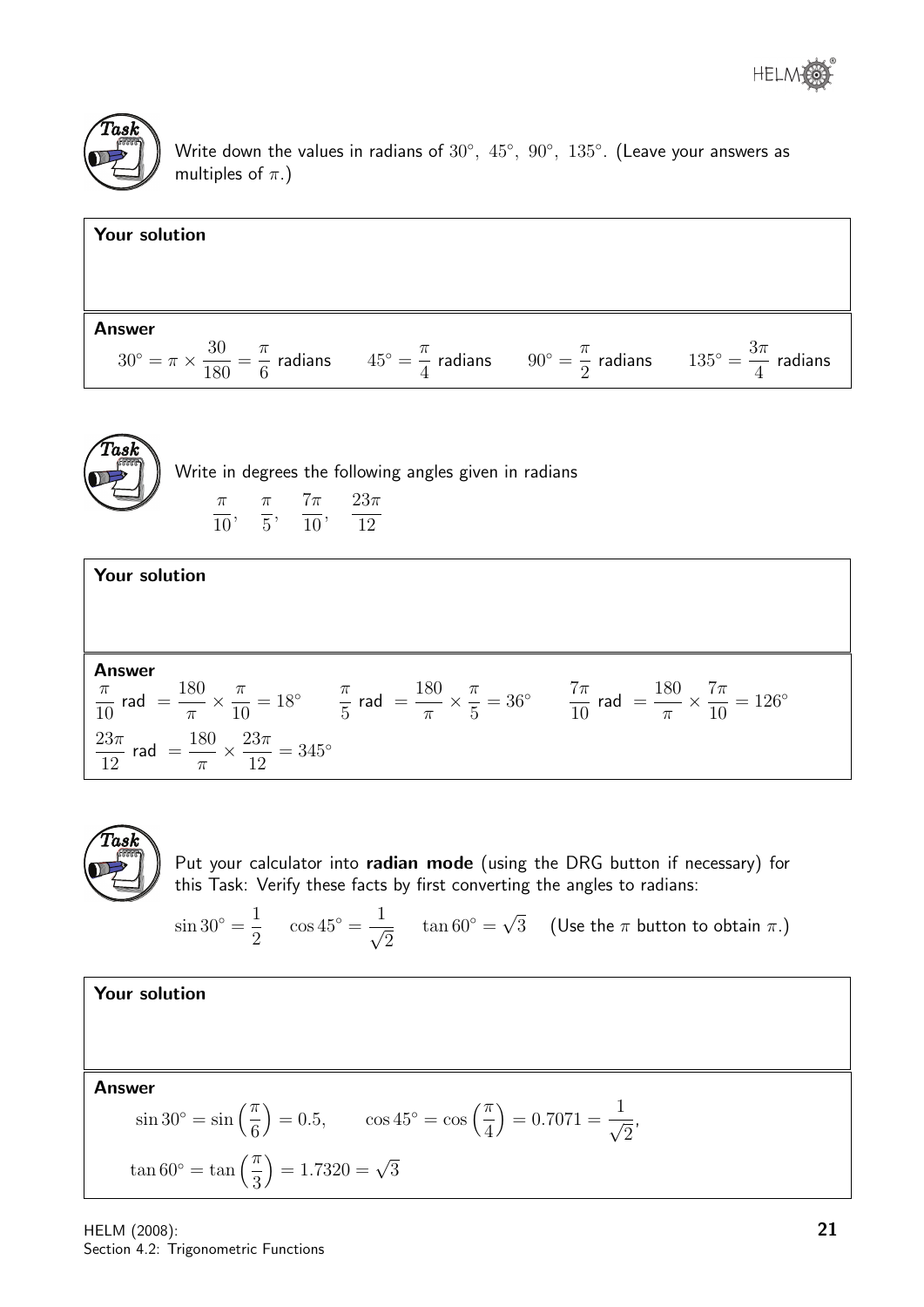# **2. General definitions of trigonometric functions**

We now define the trigonometric functions in a more general way than in terms of ratios of sides of a right-angled triangle. To do this we consider a circle of unit radius whose centre is at the origin of a Cartesian coordinate system and an arrow (or **radius vector**)  $OP$  from the centre to a point P on the circumference of this circle. We are interested in the angle  $\theta$  that the arrow makes with the **positive**  $x$ -axis. See Figure 20.



Figure 20

Imagine that the vector  $OP$  rotates in **anti-clockwise direction**. With this sense of rotation the angle  $\theta$  is taken as positive whereas a **clockwise** rotation is taken as negative. See examples in Figure 21.



Figure 21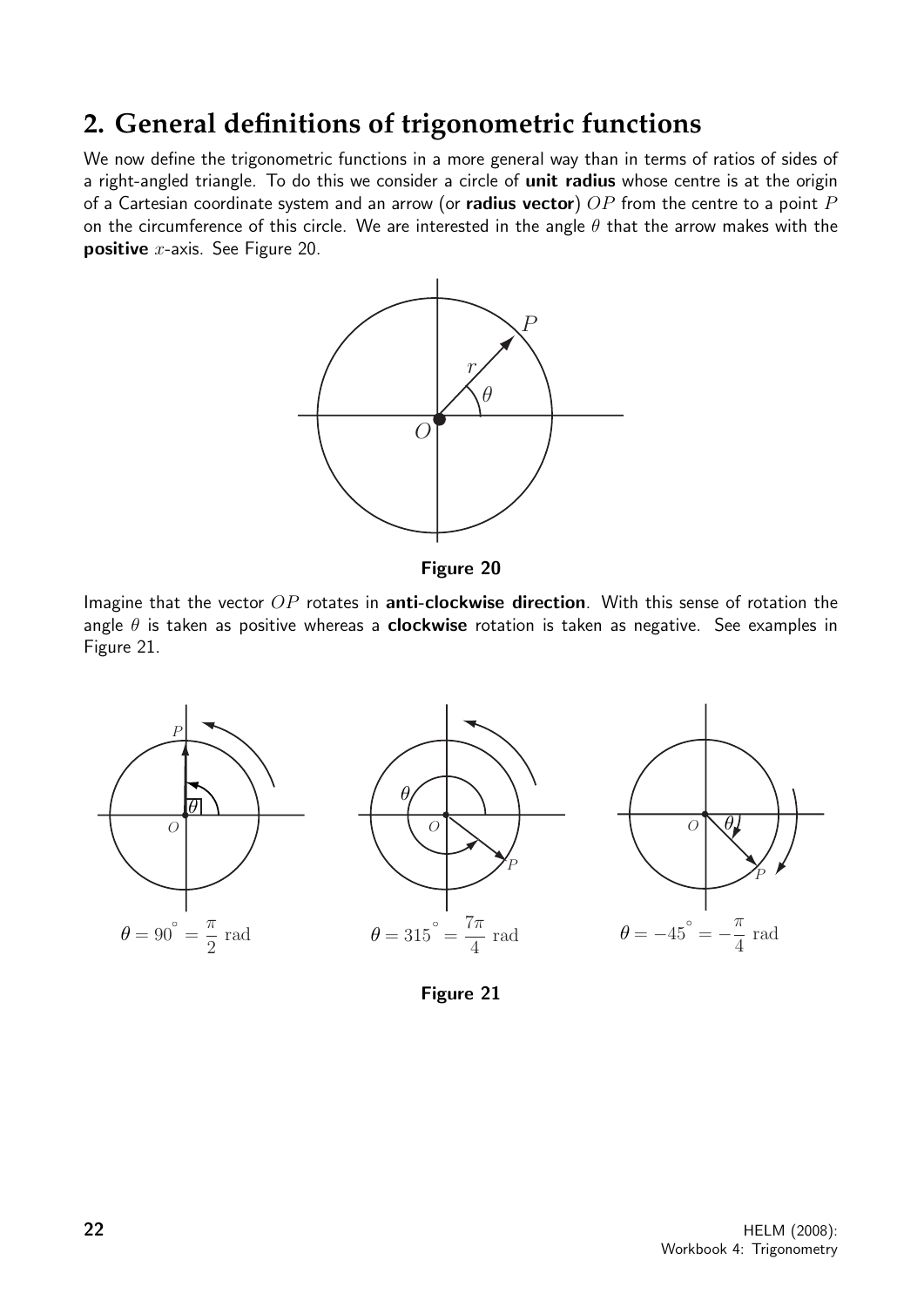

## **The sine and cosine of an angle**

For  $0 \leq \theta \leq \frac{\pi}{2}$ 2 (called the first quadrant) we have the following situation with our unit radius circle. See Figure 22.



Figure 22

The **projection** of OP along the positive x–axis is OQ. But, in the right-angled triangle OPQ

$$
\cos \theta = \frac{OQ}{OP} \qquad \text{or} \qquad OQ = OP \cos \theta
$$

and since  $OP$  has unit length  $\cos \theta = OQ$  (3)

Similarly in this right-angled triangle

$$
\sin \theta = \frac{PQ}{OP} \qquad \text{or} \qquad PQ = OP \sin \theta
$$

but  $PQ = OR$  and  $OP$  has unit length so  $\sin \theta = OR$  (4)

Equation (3) tells us that we can interpret  $\cos \theta$  as the projection of  $OP$  along the **positive x-axis** and  $\sin \theta$  as the projection of  $OP$  along the **positive y-axis**.

We shall use these interpretations as the **definitions** of  $\sin \theta$  and  $\cos \theta$  for any values of  $\theta$ .



For a radius vector OP of a circle of unit radius making an angle  $\theta$  with the positive  $x$ −axis

 $\cos \theta =$  projection of OP along the positive x-axis

 $\sin \theta =$  projection of OP along the positive y−axis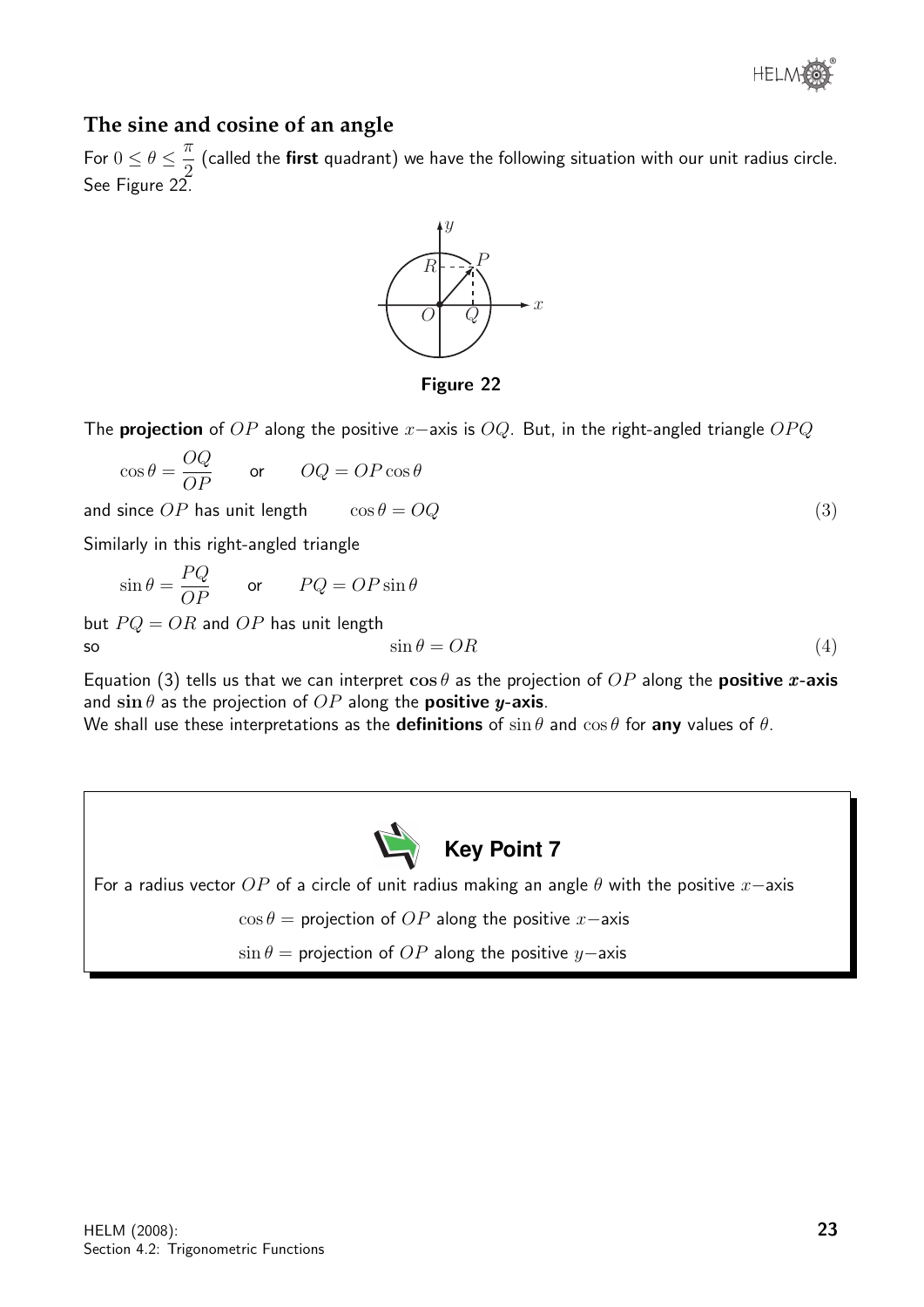## **Sine and cosine in the four quadrants**



It follows from Figure 23 that  $\cos\theta$  decreases from 1 to 0 as  $OP$  rotates from the horizontal position to the vertical, i.e. as  $\theta$  increases from  $0^{\circ}$  to  $90^{\circ}$ .

 $\sin \theta = OR$  increases from 0 (when  $\theta = 0$ ) to 1 (when  $\theta = 90^{\circ}$ ).

Second quadrant  $(90^{\circ} \le \theta \le 180^{\circ})$ 

Referring to Figure 24, remember that it is the projections along the **positive** x and y axes that are used to define  $\cos\theta$  and  $\sin\theta$  respectively. It follows that as  $\theta$  increases from  $90^\circ$  to  $180^\circ$ ,  $\cos\theta$ decreases from 0 to  $-1$  and  $\sin \theta$  decreases from 1 to 0.





Considering for example an angle of 135°, referring to Figure 25, by symmetry we have:



Figure 25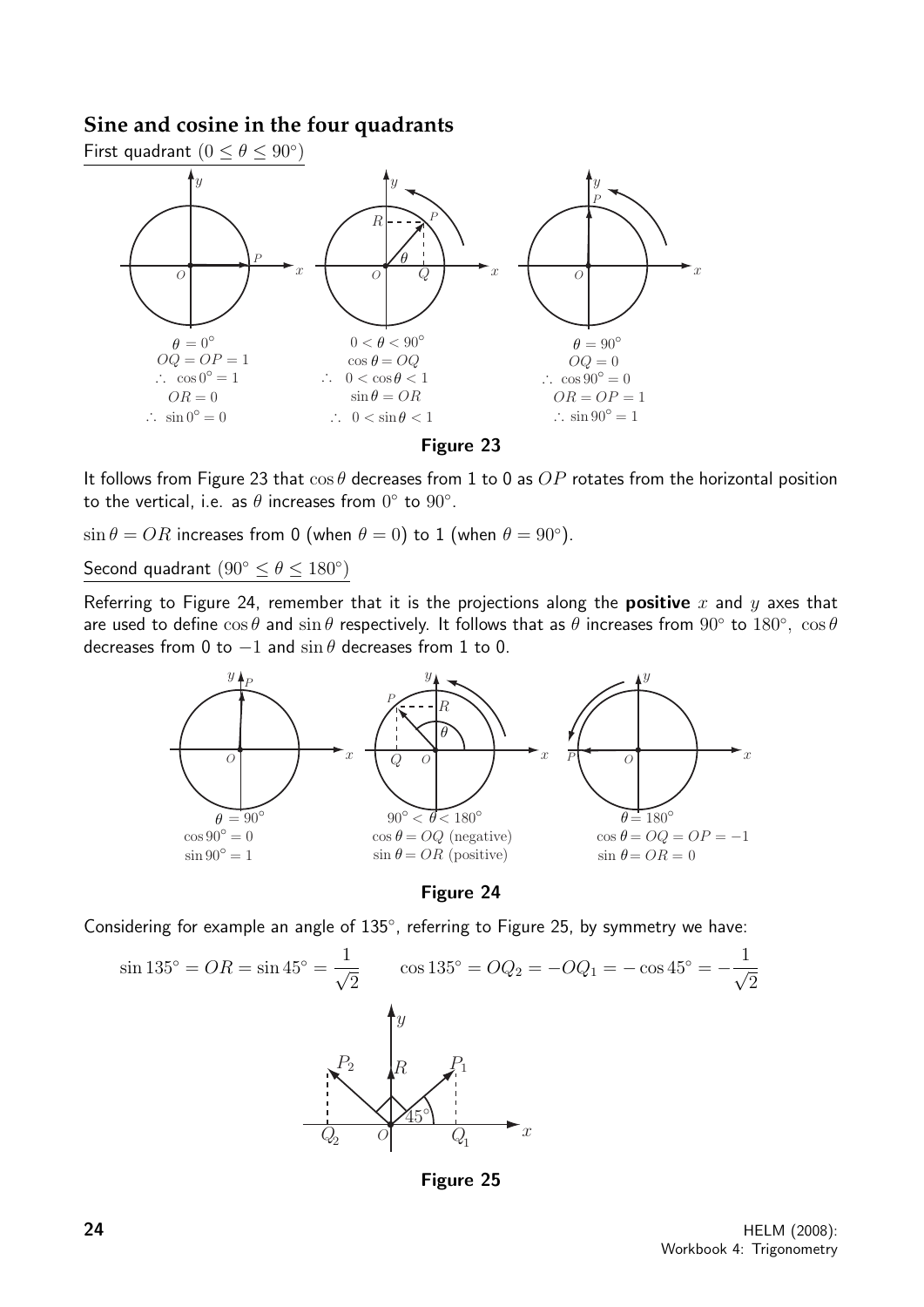





Without using a calculator write down the values of sin 120<sup>°</sup>, sin 150<sup>°</sup>, cos 120<sup>°</sup>, cos 150<sup>°</sup>, tan 120<sup>°</sup>, tan 150<sup>°</sup>.

(Note that  $\tan \theta \equiv \frac{\sin \theta}{\sigma}$  $\cos\theta$ for any value of  $\theta$ .)

## Your solution

#### Answer

$$
\sin 120^\circ = \sin(180 - 60) = \sin 60^\circ = \frac{\sqrt{3}}{2}
$$
  
\n
$$
\sin 150^\circ = \sin(180 - 30) = \sin 30^\circ = \frac{1}{2}
$$
  
\n
$$
\cos 120^\circ = -\cos 60 = -\frac{1}{2}
$$
  
\n
$$
\cos 150^\circ = -\cos 30^\circ = -\frac{\sqrt{3}}{2}
$$
  
\n
$$
\tan 120^\circ = \frac{\frac{\sqrt{3}}{2}}{-\frac{1}{2}} = -\sqrt{3}
$$
  
\n
$$
\tan 150^\circ = \frac{\frac{1}{2}}{-\frac{\sqrt{3}}{2}} = -\frac{1}{\sqrt{3}}
$$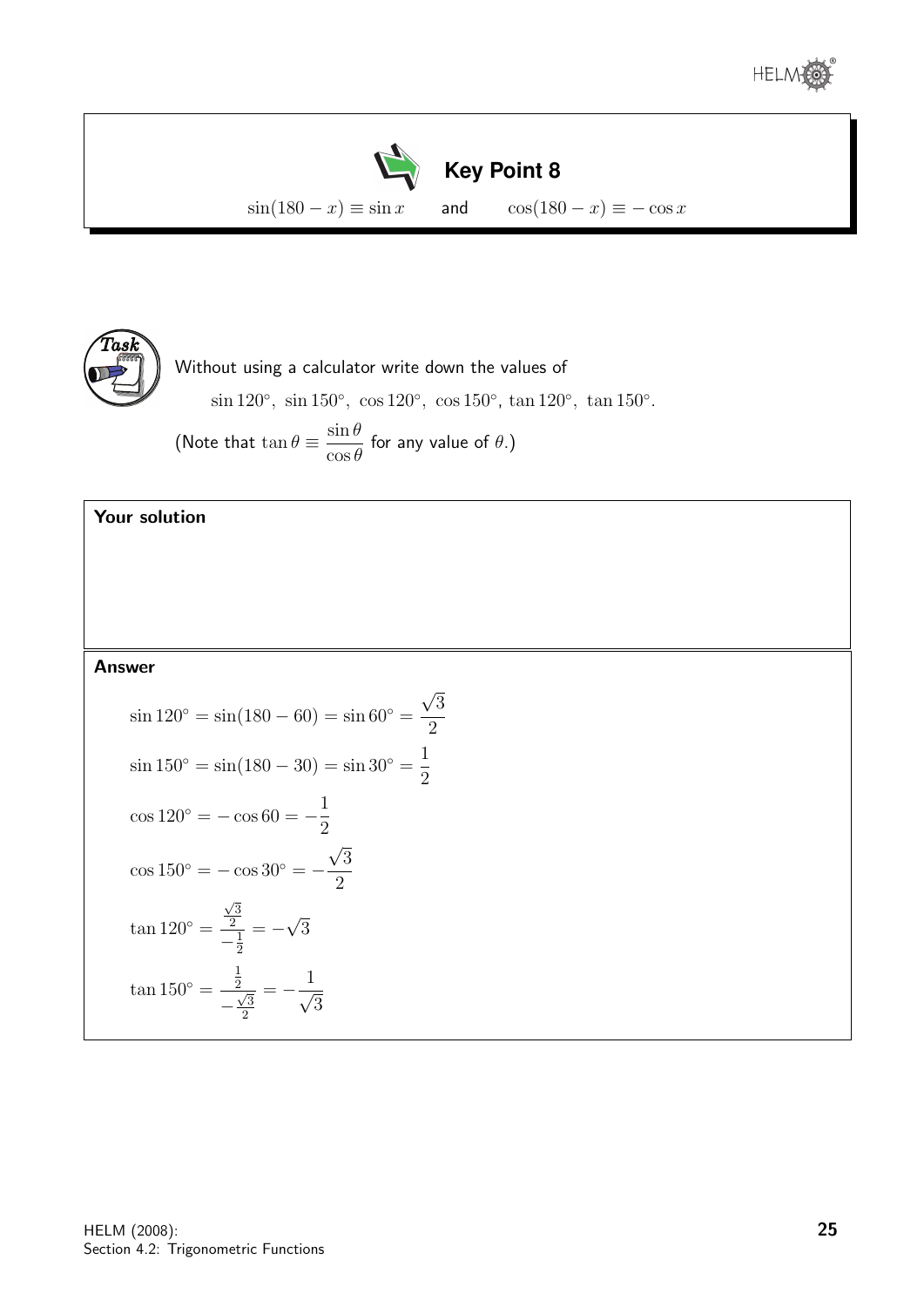Third quadrant  $(180^{\circ} \leq \theta \leq 270^{\circ}).$ 





Using the projection definition write down the values of  $\cos 270^\circ$  and  $\sin 270^\circ$ .

# Your solution Answer  $\cos 270° = 0$  (OP has zero projection along the positive x–axis)  $\sin 270^\circ = -1$  (*OP* is directed along the negative axis) Thus in the third quadrant, as  $\theta$  increases from  $180^\circ$  to  $270^\circ$  so  $\cos\theta$  increases from  $-1$  to 0 whereas  $\sin \theta$  decreases from 0 to -1.

From the results of the last Task, with  $\theta = 180^\circ + x$  (see Figure 27) we obtain for all x the relations:

 $\sin \theta = \sin(180 + x) = OR = -OR' = -\sin x$   $\cos \theta = \cos(180 + x) = OQ = -OQ' = -\cos x$ Hence  $\tan(180 + x) = \frac{\sin(180^\circ + x)}{(180^\circ + x)}$  $\frac{\sin(180^\circ + x)}{\cos(180^\circ + x)} =$  $\sin x$  $\cos x$  $= + \tan x$  for all x.  $\mathbb{P}$   $\leftarrow$   $\mathbb{R}$  $\,Q$  $\overline{O}$  $R_{\rm}^{\prime}$  $Q'$  $\frac{x}{2}$  $\overline{x}$ 

Figure 27:  $\theta = 180^\circ + x$ 

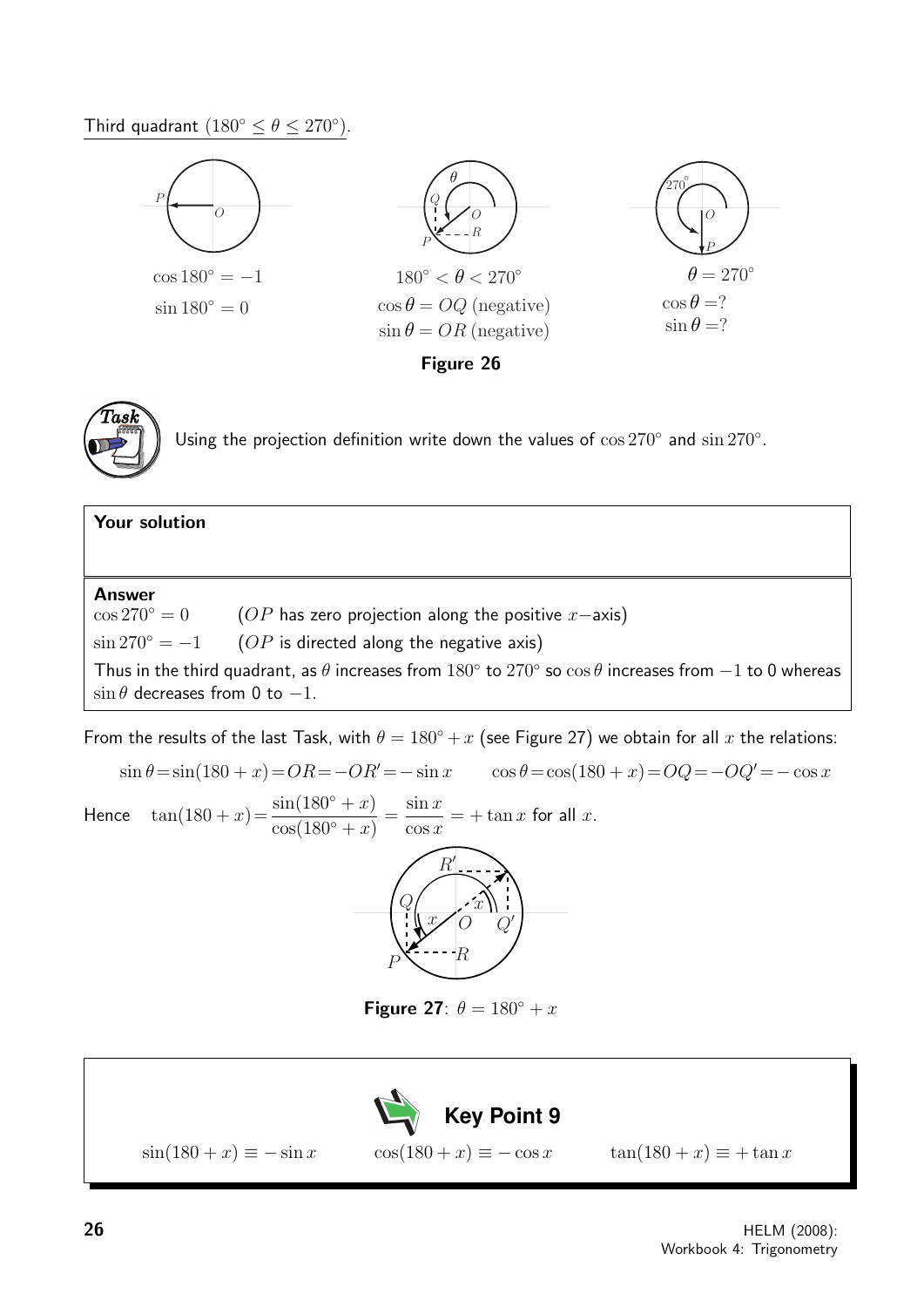

## Fourth quadrant  $(270^{\circ} \leq \theta \leq 360^{\circ})$



#### Figure 28

From Figure 28 the results in Key Point 10 should be clear.





Write down (without using a calculator) the values of  $\sin 300^\circ$ ,  $\sin(-60^\circ)$ ,  $\cos 330^\circ$ ,  $\cos(-30^\circ)$ .

Describe the behaviour of  $\cos \theta$  and  $\sin \theta$  as  $\theta$  increases from  $270^{\circ}$  to  $360^{\circ}$ .

## Your solution Answer  $\sin 300^{\circ} = -\sin 60^{\circ} = -$ √  $\sqrt{3}/2 \qquad \cos 330^{\circ} = \cos 30^{\circ} =$ √  $3/2$ √ √

 $\sin(-60^{\circ}) = -\sin 60^{\circ} = \sqrt{3}/2 \quad \cos(-30^{\circ}) = \cos 30^{\circ} =$  $3/2$ 

 $\cos\theta$  increases from 0 to 1 and  $\sin\theta$  increases from  $-1$  to 0 as  $\theta$  increases from  $270^{\circ}$  to  $360^{\circ}$ .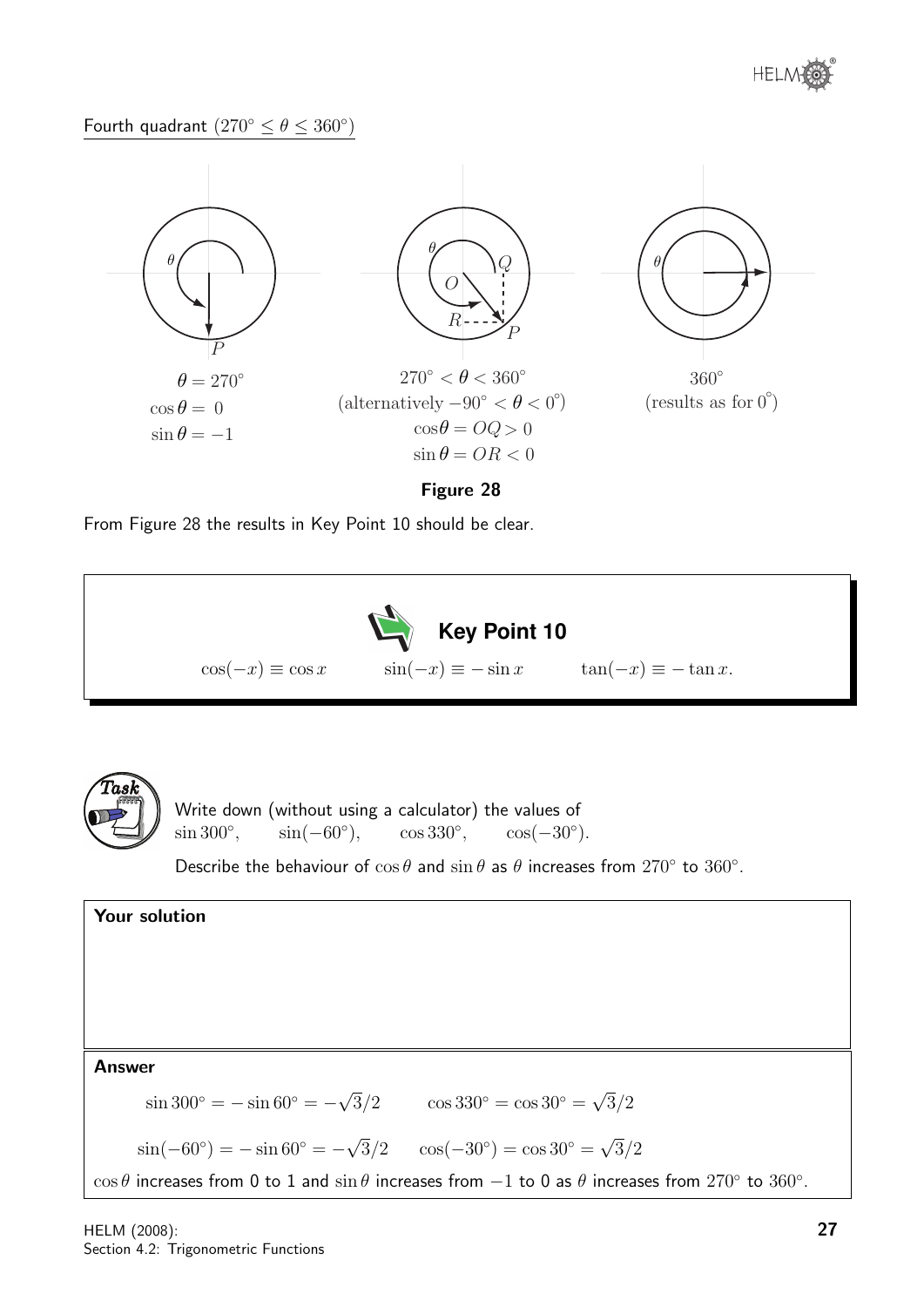Rotation beyond the fourth quadrant  $(360° < \theta)$ 

If the vector  $OP$  continues to rotate around the circle of unit radius then in the next complete rotation  $\theta$  increases from  $360^\circ$  to  $720^\circ$ . However, a  $\theta$  value of, say,  $405^\circ$  is indistinguishable from one of 45◦ (just one extra complete revolution is involved).

So  $\sin(405^\circ) = \sin 45^\circ = \frac{1}{4}$ 2 and  $\cos(405^\circ) = \cos 45^\circ = \frac{1}{4}$  $\overline{2}$ In general  $\sin(360^\circ + x^\circ) = \sin x^\circ$ ,  $\cos(360^\circ + x^\circ) = \cos x^\circ$ 



## **3. Graphs of trigonometric functions**

## **Graphs of sin** θ **and cos** θ

Since we have defined both  $\sin \theta$  and  $\cos \theta$  in terms of the projections of the radius vector OP of a circle of unit radius it follows immediately that

 $-1 \le \sin \theta \le +1$  and  $-1 \le \cos \theta \le +1$  for any value of  $\theta$ .

We have discussed the behaviour of  $\sin \theta$  and  $\cos \theta$  in each of the four quadrants in the previous subsection.

Using all the above results we can draw the graphs of these two trigonometric functions. See Figure 29. We have labelled the horizontal axis using radians and have shown two periods in each case.



Figure 29

We have extended the graphs to negative values of  $\theta$  using the relations  $\sin(-\theta) = \sin \theta$ ,  $\cos(-\theta) =$  $\cos \theta$ . Both graphs could be extended indefinitely to the left  $(\theta \to -\infty)$  and right  $(\theta \to +\infty)$ .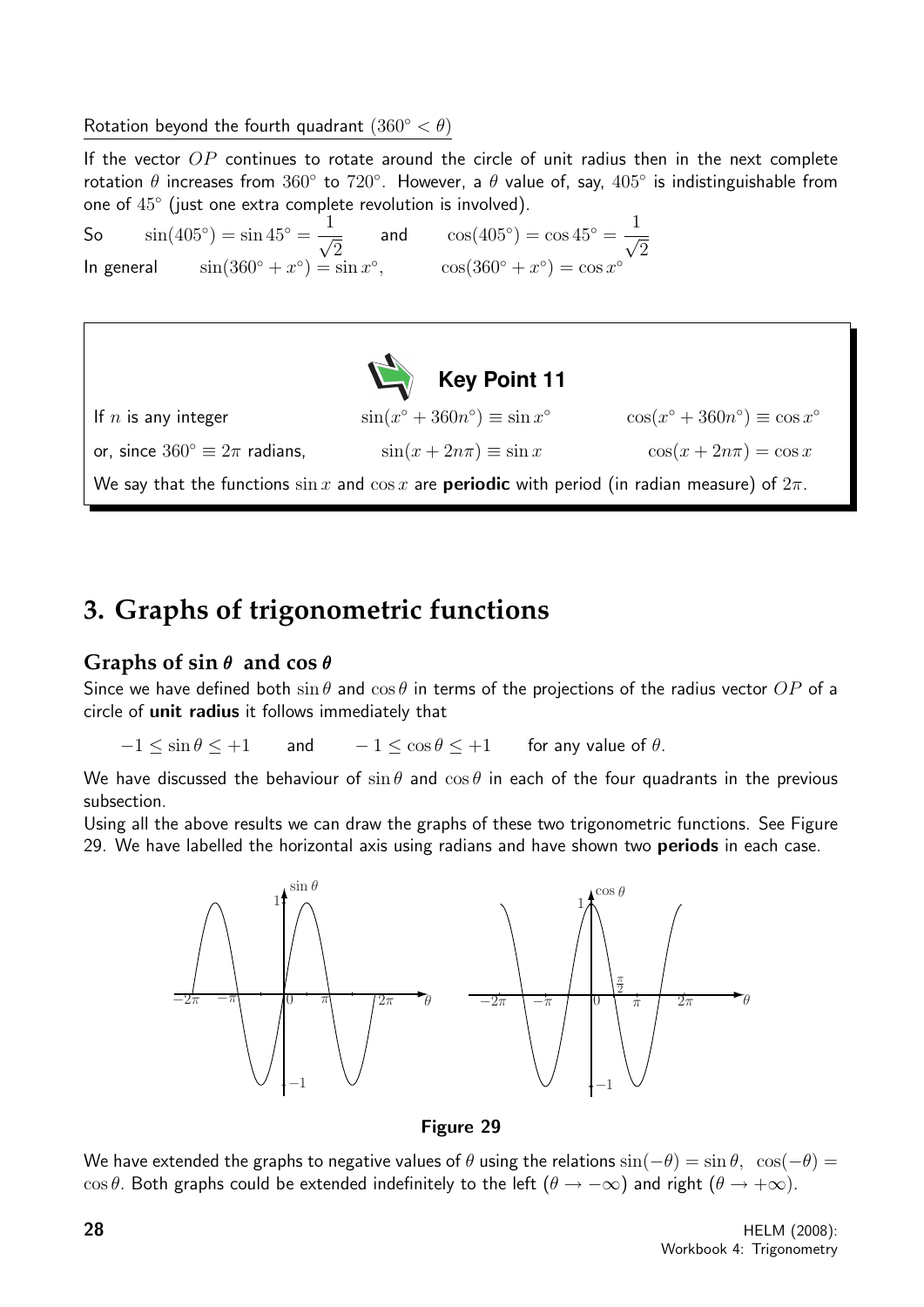



- (a) Using the graphs in Figure 29 and the fact that  $\tan \theta \equiv \sin \theta / \cos \theta$  calculate the values of  $\tan 0$ ,  $\tan \pi$ ,  $\tan 2\pi$ .
- (b) For what values of  $\theta$  is  $\tan \theta$  undefined?
- (c) State whether  $\tan \theta$  is positive or negative in each of the four quadrants.

| Your solution |                                                                                                                                               |  |
|---------------|-----------------------------------------------------------------------------------------------------------------------------------------------|--|
| (a)           |                                                                                                                                               |  |
|               |                                                                                                                                               |  |
|               |                                                                                                                                               |  |
| (b)           |                                                                                                                                               |  |
|               |                                                                                                                                               |  |
|               |                                                                                                                                               |  |
|               |                                                                                                                                               |  |
| (c)           |                                                                                                                                               |  |
|               |                                                                                                                                               |  |
|               |                                                                                                                                               |  |
|               |                                                                                                                                               |  |
| <b>Answer</b> |                                                                                                                                               |  |
| (a)           |                                                                                                                                               |  |
|               | $\tan 0 = \frac{\sin 0}{\cos 0} = \frac{0}{1} = 0$                                                                                            |  |
|               | $\tan \pi = \frac{\sin \pi}{\cos \pi} = \frac{0}{-1} = 0$                                                                                     |  |
|               | $\tan 2\pi = \frac{\sin 2\pi}{\cos 2\pi} = \frac{0}{1} = 0$                                                                                   |  |
| (b)           |                                                                                                                                               |  |
|               | $\tan \theta$ is not be defined when $\cos \theta = 0$ i.e. when $\theta = \pm \frac{\pi}{2}, \pm \frac{3\pi}{2}, \pm \frac{5\pi}{2}, \ldots$ |  |
| (c)           |                                                                                                                                               |  |
|               | 1st quadrant: $\tan \theta = \frac{\sin \theta}{\cos \theta} = \frac{+ve}{+ve} = +ve$                                                         |  |
|               | $\tan\theta = \frac{\sin\theta}{\cos\theta} = \frac{+ve}{-ve} = -ve$<br>2nd quadrant:                                                         |  |
|               | $\tan \theta = \frac{\sin \theta}{\cos \theta} = \frac{-\text{ve}}{-\text{ve}} = +\text{ve}$<br>3rd quadrant:                                 |  |
|               | $\tan \theta = \frac{\sin \theta}{\cos \theta} = \frac{-\text{ve}}{+\text{ve}} = -\text{ve}$<br>4th quadrant:                                 |  |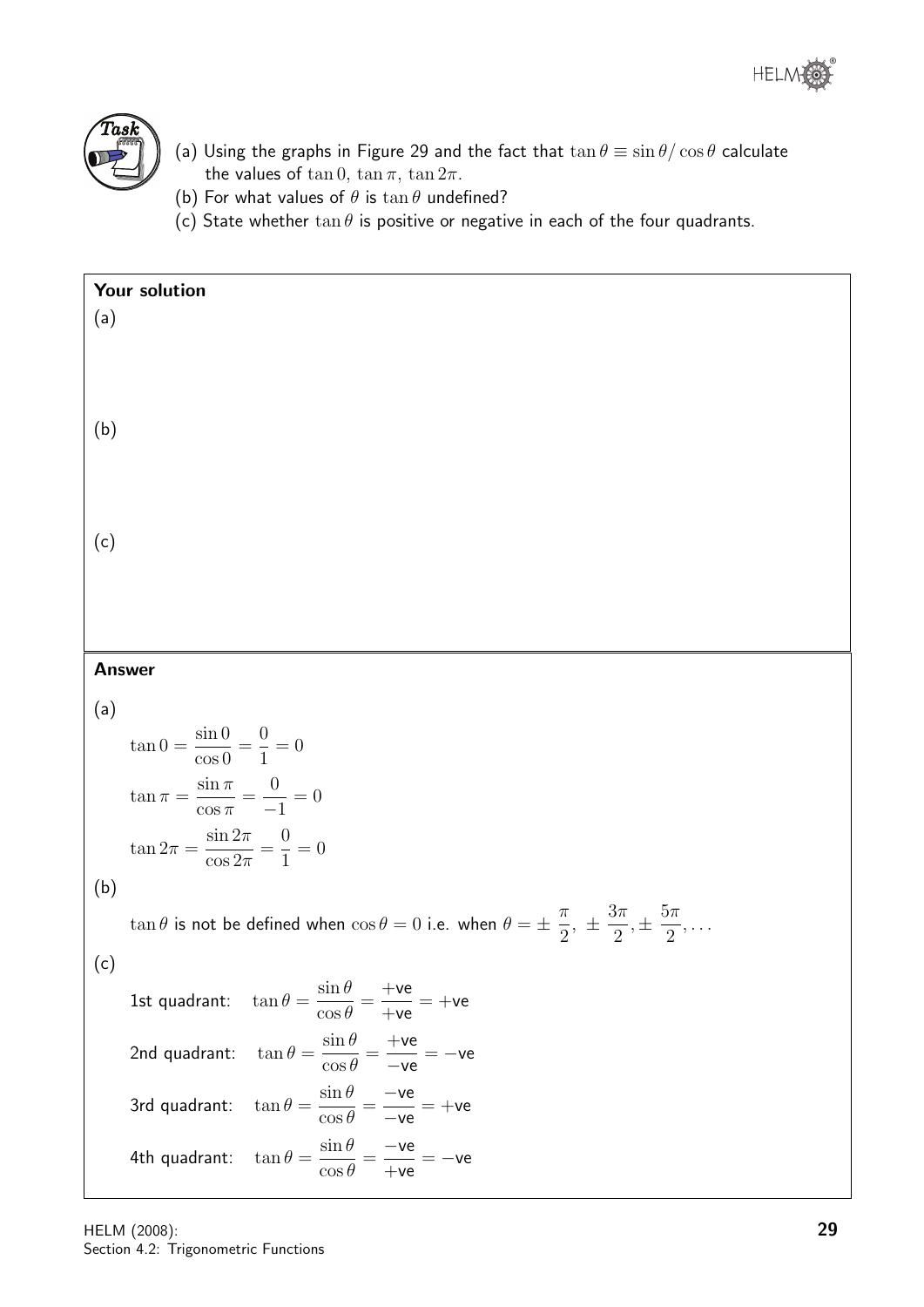## **The graph of** tan θ

The graph of  $\tan \theta$  against  $\theta$ , for  $-2\pi \le \theta \le 2\pi$  is then as in Figure 30. Note that whereas  $\sin \theta$ and  $\cos \theta$  have period  $2\pi$ ,  $\tan \theta$  has period  $\pi$ .



Figure 30



On the following diagram showing the four quadrants mark which trigonometric quantities cos, sin, tan, are positive in the four quadrants. One entry has been made already.

| Your solution |        |  |
|---------------|--------|--|
|               |        |  |
|               | $\cos$ |  |
| <b>Answer</b> |        |  |
| sin           | all    |  |
|               |        |  |
| tan           | $\cos$ |  |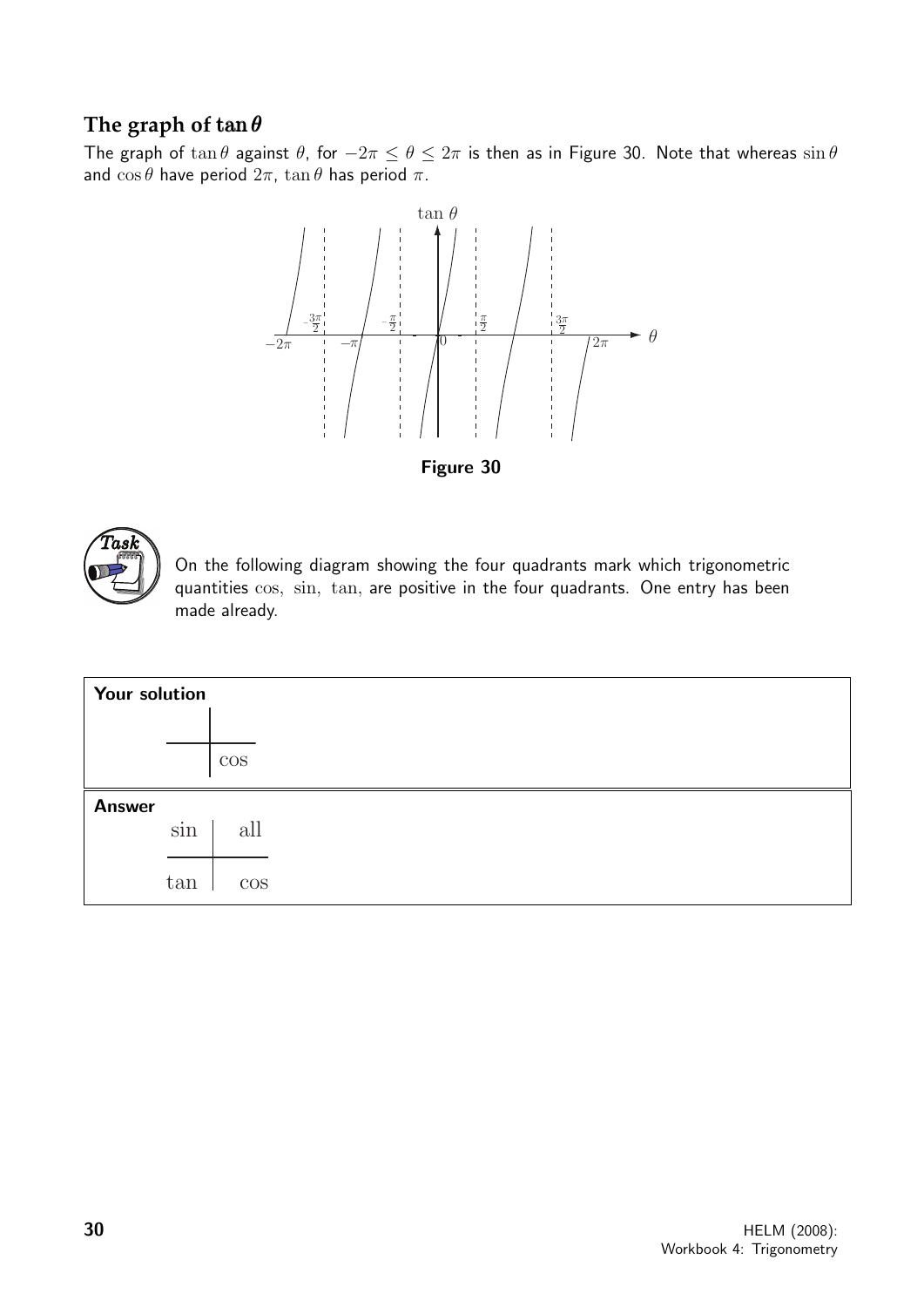

## **Optical interference fringes due to a glass plate**

Monochromatic light of intensity  $I_0$  propagates in air before impinging on a glass plate (see Figure 31). If a screen is placed beyond the plate then a pattern is observed including alternate light and dark regions. These are **interference** fringes.



Figure 31: Geometry of a light ray transmitted and reflected through a glass plate

The intensity  $I$  of the light wave transmitted through the plate is given by

$$
I = \frac{I_0|t|^4}{1+|r|^4 - 2|r|^2 \cos \theta}
$$

where t and r are the complex transmission and reflection coefficients. The phase angle  $\theta$  is the sum of

(i) a phase proportional to the incidence angle  $\alpha$  and

(ii) a fixed phase lag due to multiple reflections.

The problem is to establish the form of the intensity pattern (i.e. the minima and maxima characteristics of interference fringes due to the plate), and deduce the shape and position  $\theta$  of the fringes captured by a screen beyond the plate.

## Solution

The intensity of the optical wave outgoing from the glass plate is given by

$$
I = \frac{I_0|t|^4}{1+|r|^4 - 2|r|^2 \cos \theta} \tag{1}
$$

The light intensity depends solely on the variable  $\theta$  as shown in equation (1), and the objective is to find the values  $\theta$  that will minimize and maximize I. The angle  $\theta$  is introduced in equation (1) through the function  $\cos \theta$  in the denominator. We consider first the maxima of I.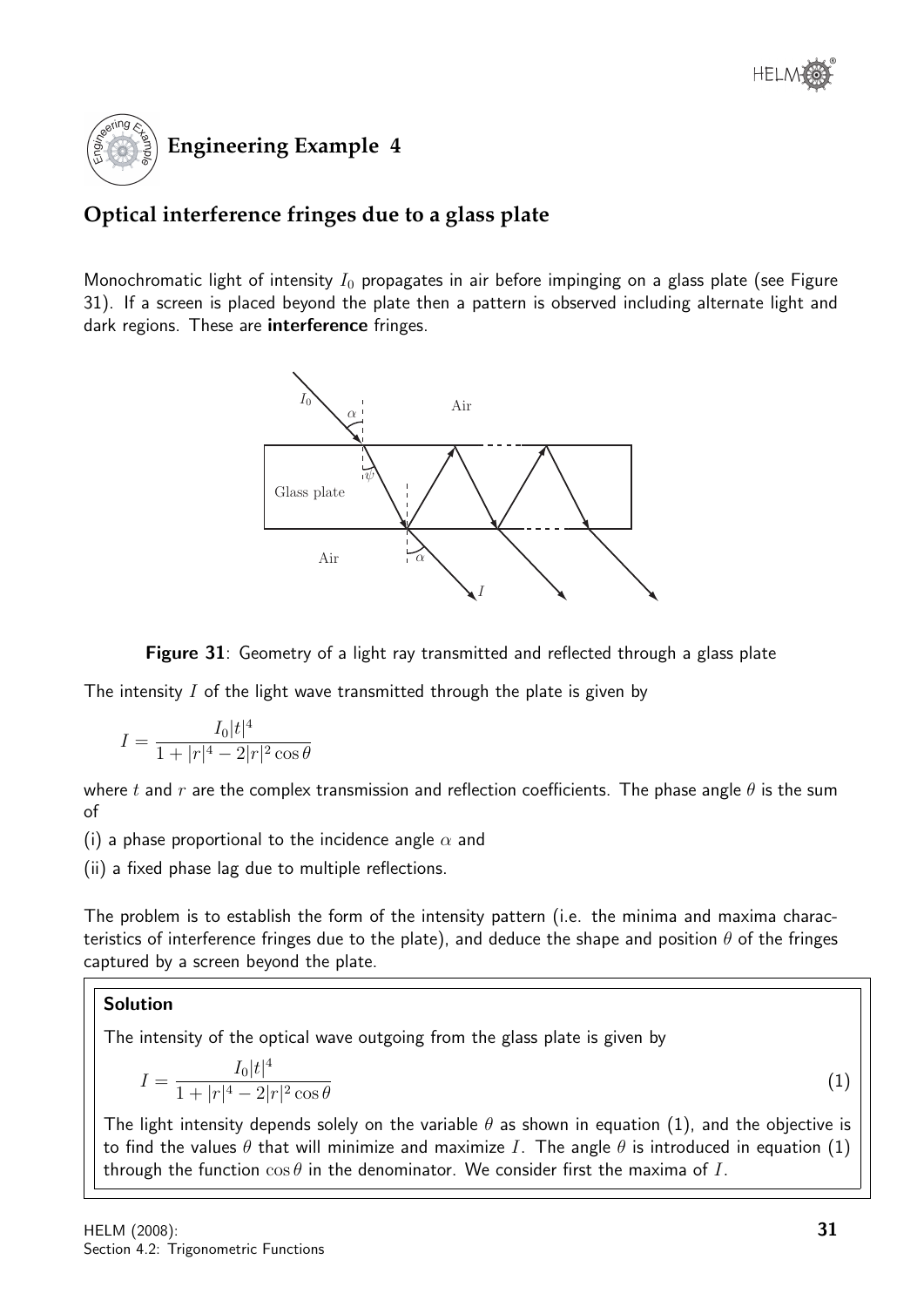## Solution (contd.)

## Light intensity maxima

I is maximum when the denominator is minimum. This condition is obtained when the factor  $2|r|\cos\theta$  is maximum due to the minus sign in the denominator. As stated in Section 4.2, the maxima of  $2|r|\cos\theta$  occur when  $\cos\theta = +1$ . Values of  $\cos\theta = +1$  correspond to  $\theta = 2n\pi$  where  $n = \ldots - 2, -1, 0, 1, 2, \ldots$  (see Section 4.5) and  $\theta$  is measured in radians. Setting  $\cos \theta = +1$  in equation (1) gives the intensity maxima

$$
I_{\max} = \frac{I_0|t|^4}{1+|r|^4 - 2|r|^2}.
$$

Since the denominator can be identified as the square of  $(1+|r|^2)$ , the final result for maximum intensity can be written as

$$
I_{\max} = \frac{I_0|t|^4}{(1-|r|^2)^2}.\tag{2}
$$

## Light intensity minima

I is minimum when the denominator in  $(1)$  is maximum. As a result of the minus sign in the denominator, this condition is obtained when the factor  $2|r|\cos\theta$  is minimum. The minima of  $2|r|\cos\theta$  occur when  $\cos\theta = -1$ . Values of  $\cos\theta = -1$  correspond to  $\theta = \pi(2n + 1)$  where  $n = \ldots -2, -1, 0, 1, 2, \ldots$  (see Section 4.5). Setting  $\cos \theta = -1$  in equation (1) gives an expression for the intensity minima

$$
I_{\min} = \frac{I_0|t|^4}{1+|r|^4+2|r|^2}.
$$

Since the denominator can be recognised as the square of  $(1+|r|^2)$ , the final result for minimum intensity can be written as

$$
I_{\min} = \frac{I_0 |t|^4}{(1+|r|^2)^2} \tag{3}
$$

## Interpretation

The interference fringes for intensity maxima or minima occur at constant angle  $\theta$  and therefore describe concentric rings of alternating light and shadow as sketched in the figure below. From the centre to the periphery of the concentric ring system, the fringes occur in the following order

- (a) a fringe of maximum light at the centre (bright dot for  $\theta = 0$ ),
- (b) a circular fringe of minimum light at angle  $\theta = \pi$ ,
- (c) a circular fringe of maximum light at  $2\pi$  etc.



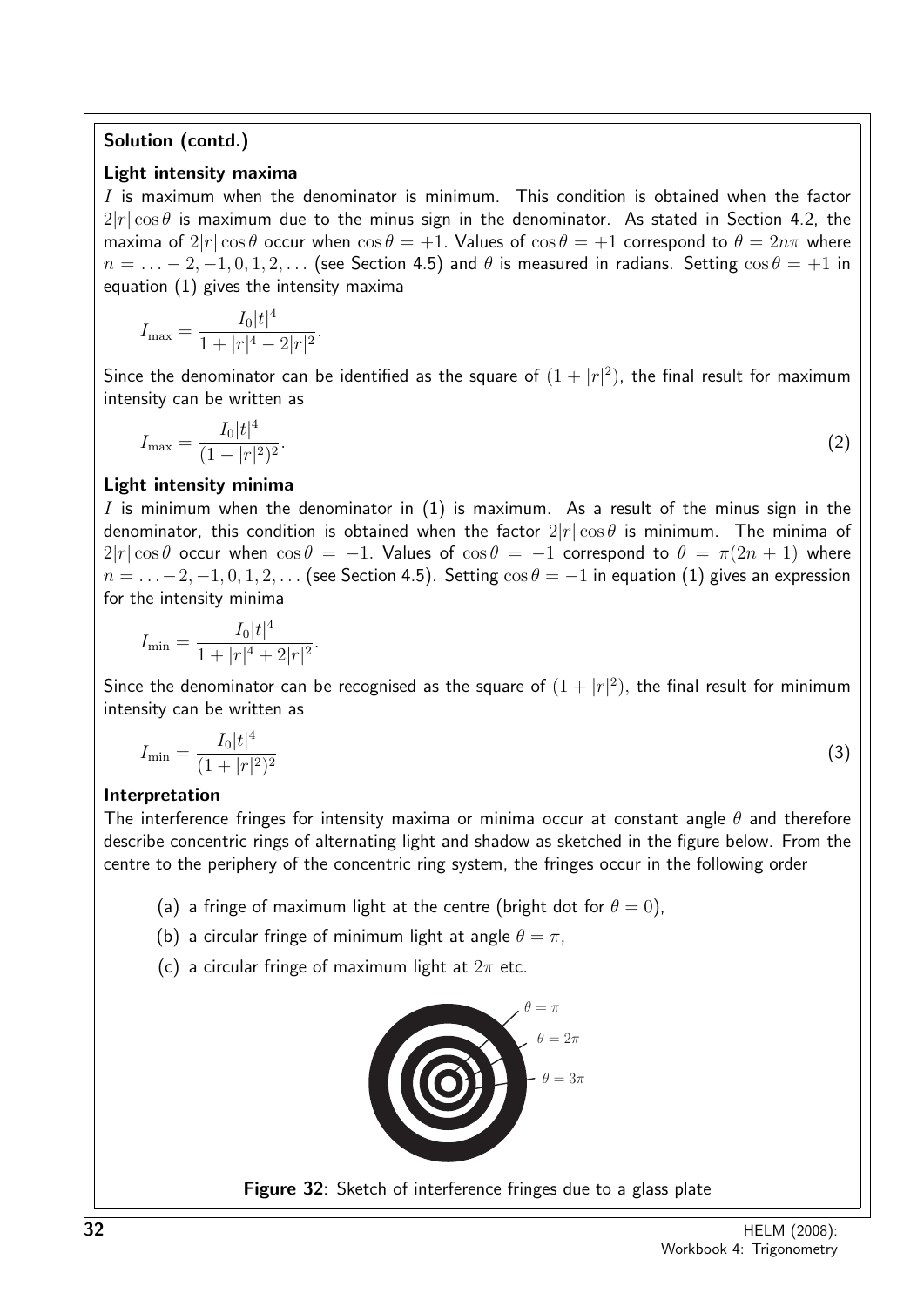

## **Exercises**

1. Express the following angles in radians (as multiples of  $\pi$ )

(a)  $120°$  (b)  $20°$  (c)  $135°$  (d)  $300°$  (e)  $-90°$ (f)  $720^\circ$ 

2. Express in degrees the following quantities which are in radians

(a) 
$$
\frac{\pi}{2}
$$
 (b)  $\frac{3\pi}{2}$  (c)  $\frac{5\pi}{6}$  (d)  $\frac{11\pi}{9}$  (e)  $-\frac{\pi}{8}$  (f)  $\frac{1}{\pi}$ 

3. Obtain the **precise** values of all 6 trigonometric functions of the angle  $\theta$  for the situation shown in the figure:



4. Obtain all the values of  $x$  between 0 and  $2\pi$  such that

(a) 
$$
\sin x = \frac{1}{\sqrt{2}}
$$
 (b)  $\cos x = \frac{1}{2}$  (c)  $\sin x = -\frac{\sqrt{3}}{2}$  (d)  $\cos x = -\frac{1}{\sqrt{2}}$  (e)  $\tan x = 2$   
(f)  $\tan x = -\frac{1}{2}$  (g)  $\cos(2x + 60^\circ) = 2$  (h)  $\cos(2x + 60^\circ) = \frac{1}{2}$ 

- 5. Obtain all the values of  $\theta$  in the given domain satisfying the following quadratic equations
	- (a)  $2\sin^2\theta \sin\theta = 0$  $0 \leq \theta \leq 360^{\circ}$
	- (b)  $2\cos^2\theta + 7\cos\theta + 3 = 0$   $0 \le \theta \le 360^{\circ}$

(c) 
$$
4\sin^2\theta - 1 = 0
$$

6. (a) Show that the area A of a sector formed by a central angle  $\theta$  radians in a circle of radius  $r$  is given by

$$
A = \frac{1}{2}r^2\theta.
$$

(Hint: By proportionality the ratio of the area of the sector to the total area of the circle equals the ratio of  $\theta$  to the total angle at the centre of the circle.)

(b) What is the value of the shaded area shown in the figure if  $\theta$  is measured (i) in radians, (ii) in degrees?



7. Sketch, over  $0 < \theta < 2\pi$ , the graph of  $\quad$  (a)  $\sin 2\theta$   $\quad$  (b)  $\sin$ 1 2  $\theta$  (c)  $\cos 2\theta$  (d)  $\cos$ 1 2 θ.

Mark the horizontal axis in radians in each case. Write down the period of  $\sin 2\theta$  and the period of cos 1 2 θ.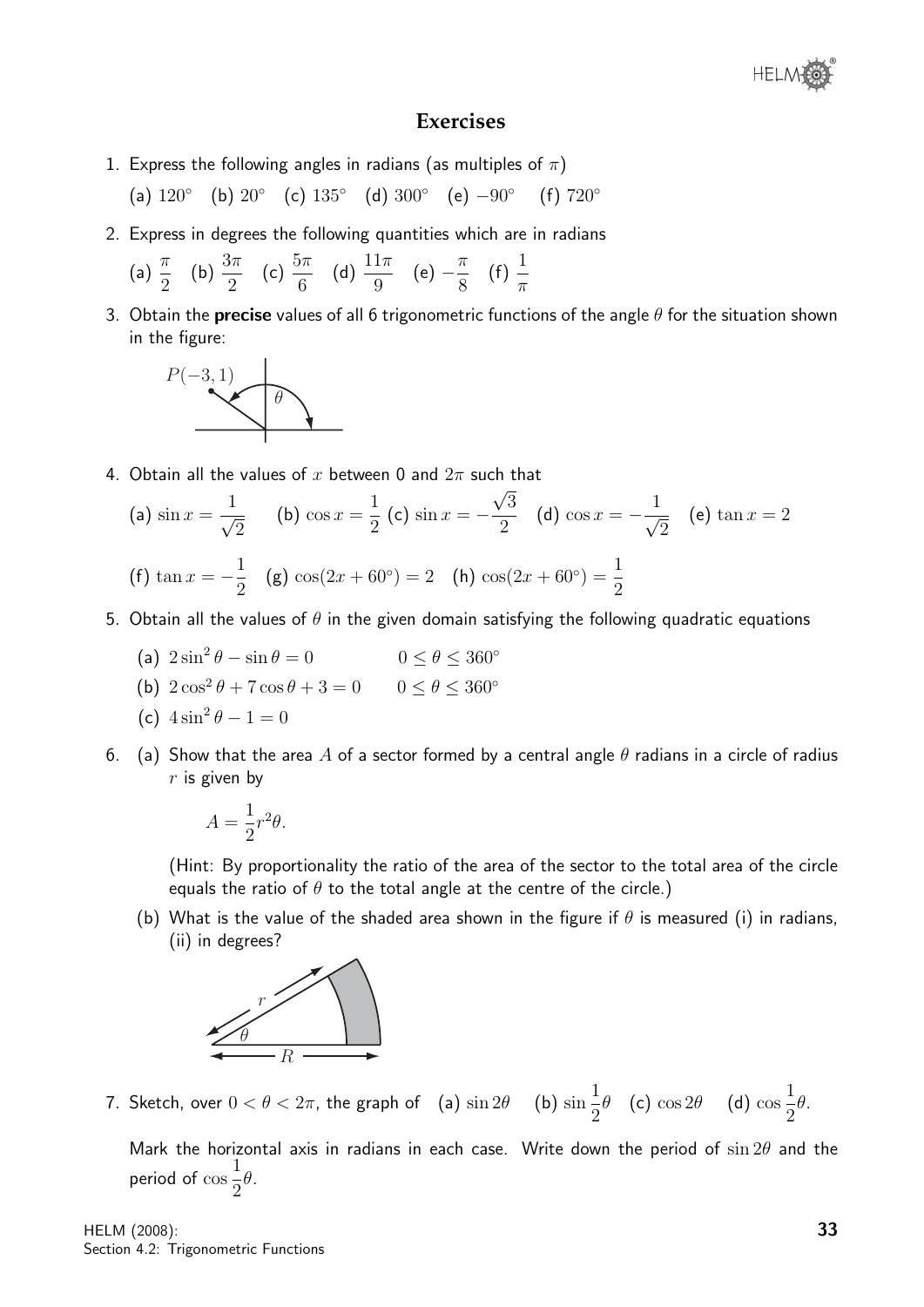Answers  
\n1. (a) 
$$
\frac{2\pi}{3}
$$
 (b)  $\frac{\pi}{9}$  (c)  $\frac{3\pi}{4}$  (d)  $\frac{5\pi}{3}$  (e)  $-\frac{\pi}{2}$  (f)  $4\pi$   
\n2. (a)  $15^{\circ}$  (b)  $270^{\circ}$  (c)  $150^{\circ}$  (d)  $220^{\circ}$  (e)  $-22.5^{\circ}$  (f)  $\frac{180^{\circ}}{\pi^2}$   
\n3. The distance of the point *P* from the origin is  $r = \sqrt{(-3)^2 + 1^2} = \sqrt{10}$ . Then, since *P* lies  
\non a circle radius  $\sqrt{10}$  rather than a circle of unit radius:  
\n $\sin \theta = \frac{1}{\sqrt{10}}$   $\csc \theta = \sqrt{10}$   
\n $\cos \theta = -\frac{3}{\sqrt{10}}$   $\sec \theta = -\frac{\sqrt{10}}{3}$   
\n $\tan \theta = \frac{1}{-3} = -\frac{1}{3}$   $\cot \theta = -3$   
\n4. (a)  $x = 45^{\circ} (\frac{\pi}{4} \text{ radians})$   $x = 135^{\circ} (\frac{3\pi}{4})$  (recall sin(180 - x) = sin x)  
\n(b)  $x = 60^{\circ} (\frac{\pi}{3})$   $x = 300^{\circ} (\frac{5\pi}{3})$   
\n(c)  $x = 240^{\circ} (\frac{4\pi}{3})$   $x = 205^{\circ} (\frac{5\pi}{4})$   
\n(d)  $x = 135^{\circ} (\frac{3\pi}{4})$   $x = 225^{\circ} (\frac{5\pi}{4})$   
\n(e)  $x = 63.43^{\circ}$   $x = 243.43^{\circ}$  (remember tan x has period 180° or  $\pi$  radians)  
\n(f)  $x = 153.43^{\circ}$   $x = 333.43^{\circ}$   
\n(g) No solution !  
\n(h)  $x = 0^{\circ}$ , 120°, 180°